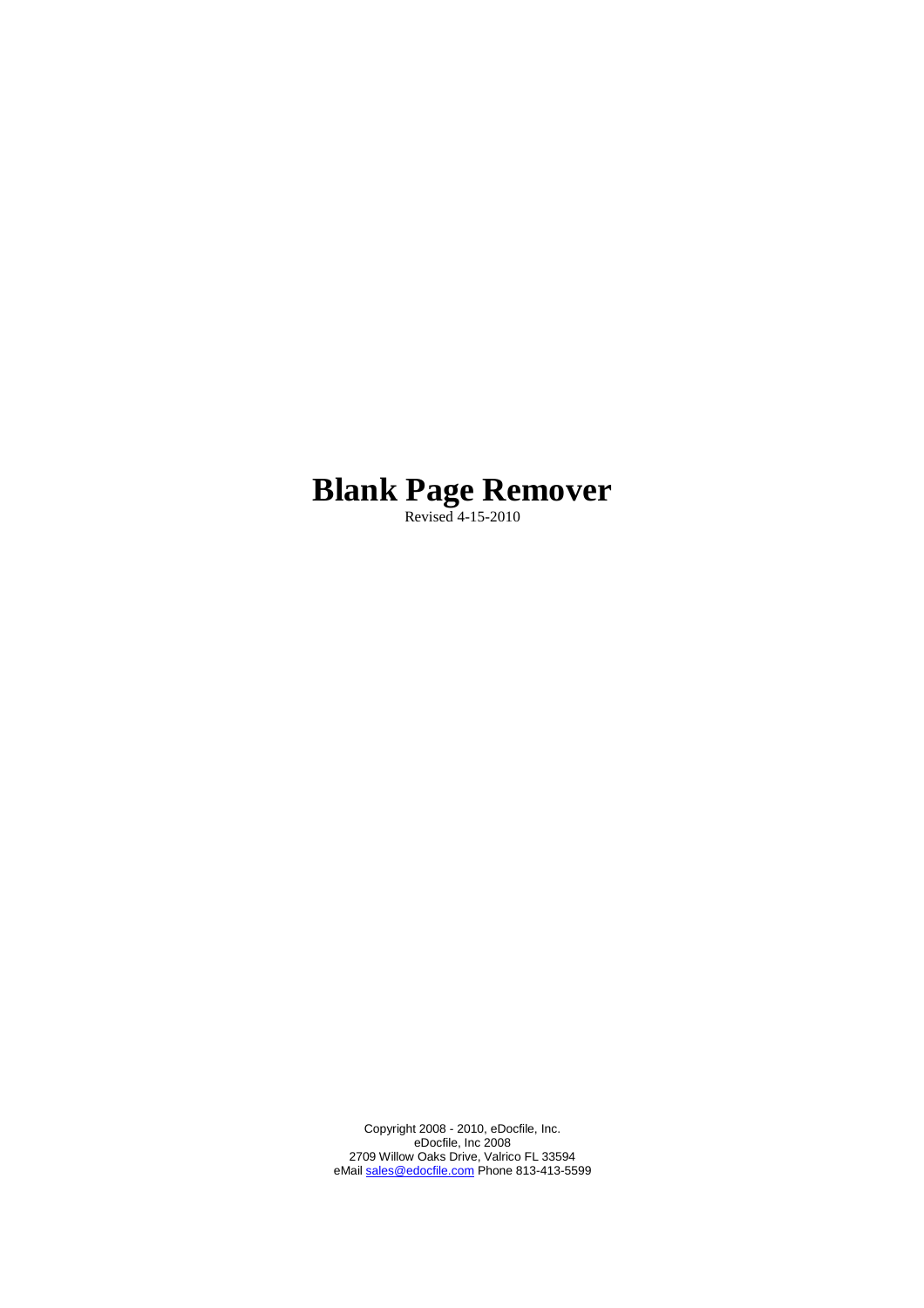# **Blank Page Remover**

### **Blank Page Remover - Overview:**

Blank Page Remover from eDocFile, is a utility that is designed for the post processing of tiff images. It is ideally suited for use with a copier that scans tiff images to a file folder on the user's network. The program will monitor a folder and when it finds a tiff image file it will silently open this file remove the blank pages.

When the pages have been removed the file can be sent to a printer and a copy of the original can be saved as a Tiff or PDF.

This provides the user with the ability to quickly copy a mixture of simplex and duplex pages without wasting paper or scan a mixture of simplex and duplex pages without starting and stopping when the page format changes.

#### **Setup:**

Begin by opening the program and clicking on "Setup"

| Main Menu   | $\Sigma$                           |
|-------------|------------------------------------|
|             | <b>BLANK PAGE REMOVER</b>          |
|             | Main Menu                          |
| Run Program | Setup                              |
| Help        | Manual                             |
|             | Exit                               |
|             | Copyright© eDocFile Inc. 2004-2009 |
|             |                                    |

The program will search for available printers and then the setup menu will open.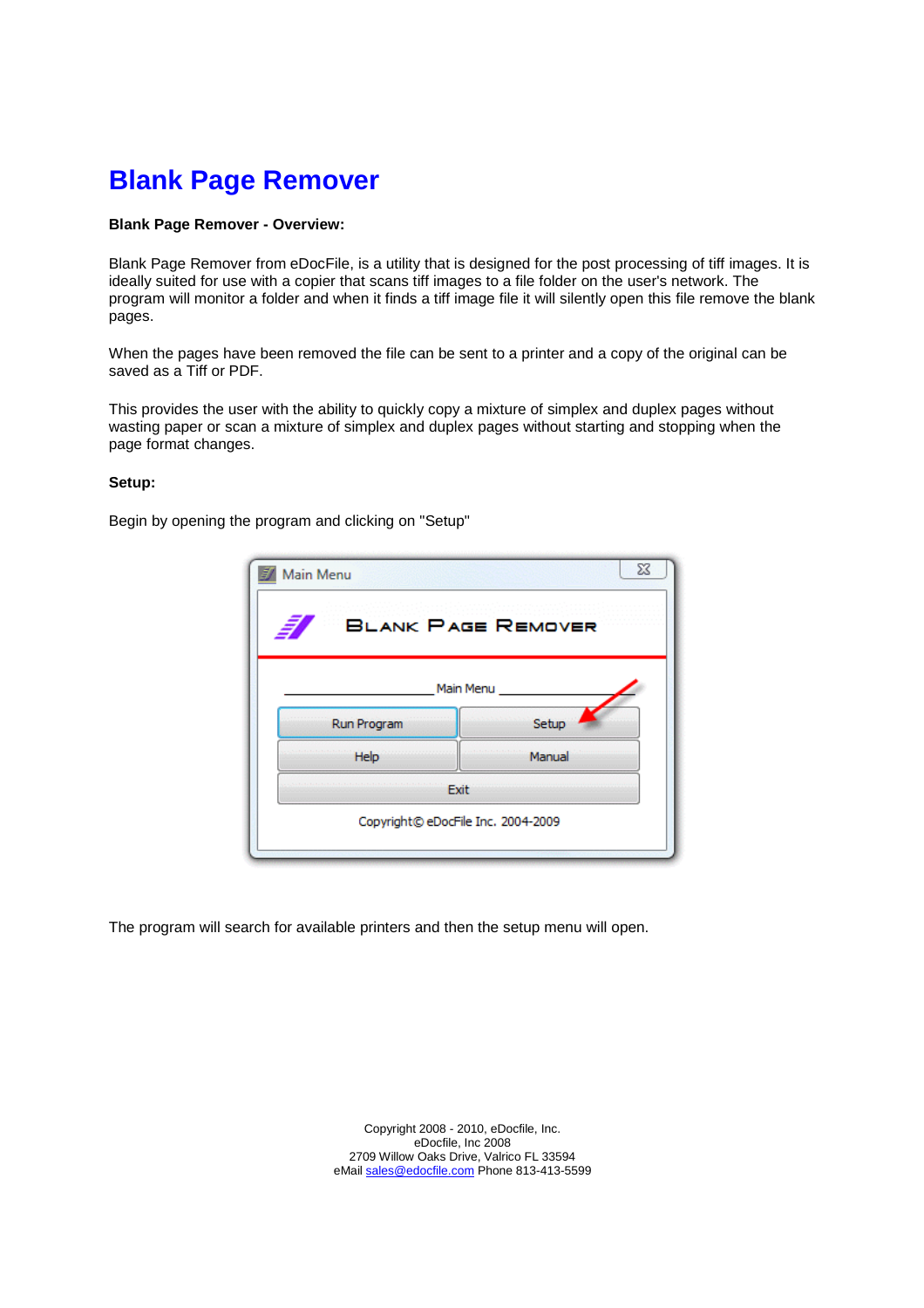| ā,                                                                                | <b>SETUP BLANK PAGE REMOVER</b>                                                                                                          |
|-----------------------------------------------------------------------------------|------------------------------------------------------------------------------------------------------------------------------------------|
|                                                                                   | This utility is designed to monitor a folder for multi-page tiff images and when one is found send it back to a printer without printing |
|                                                                                   | blank pages.                                                                                                                             |
| Select Printer to Use                                                             | Processed Image File                                                                                                                     |
| SnagIt 8                                                                          |                                                                                                                                          |
| Send To OneNote 2007                                                              | ◯ Delete                                                                                                                                 |
| PDFCreator<br>≣<br><b>OKI C7200</b>                                               |                                                                                                                                          |
| Microsoft XPS Document Writer                                                     | Save as Tiff Image File                                                                                                                  |
| Microsoft Office Document Image Writer                                            |                                                                                                                                          |
| KONICA MINOLTA PagePro 1350W                                                      | Save as PDF                                                                                                                              |
| 2 C: \aaatest\Input                                                               | 8<br>C:\aaatest\Output                                                                                                                   |
| Browse to Folder where Multi-Page tiff images are located                         | Browse to Folder for Storage of Processed Files                                                                                          |
| Do not Print File<br>з                                                            | 9<br>C: \aaatest\Archive                                                                                                                 |
| 2<br>Enter in Seconds how often to check for new images<br>4                      |                                                                                                                                          |
|                                                                                   | Archive For Original Images                                                                                                              |
| 5<br>10<br>Sensitivity Scale Enter between 1-1000                                 |                                                                                                                                          |
| The scale is based on the percent of black pixels.<br>where 10 equals one percent | Save<br>Help<br>Exit                                                                                                                     |

1. Select the Printer to use (if normally printing is done in a simplex manner and duplex is to be used copy the printer and create a new printer where duplex is the default output)

2. Browse to or enter the folder that will contain the incoming tiff images from the copier.

3. If files are not to be printed but only saved with no blank pages place a check mark in this box.

4. Enter a time in seconds to check the folder for new images.

5. Enter a number for sensitivity. Usually this will be between 2 and 3. The scale relates to the percentage of black pixels on the page. Where 1 is 1/10 of one percent. **Only testing on your own documents will allow this to be set correctly**. An example for testing would be to type a 2 or three letter word on a page. And see when the page is included or dropped. Depending upon the quality of the scan the number maybe as high as 50, but is usually around 10, Keep in mind two things, the dirtier a scanner is the more black pixels it will produce. If images begin to fail processing, either have the scanner serviced or adjust the sensitivity level.

6. Place a check in "Disable Monitor Function" if the program is to be run once and then exited.

7. Select what to do with the processed file, delete it, save it as a Tiff Image or save it as a PDF.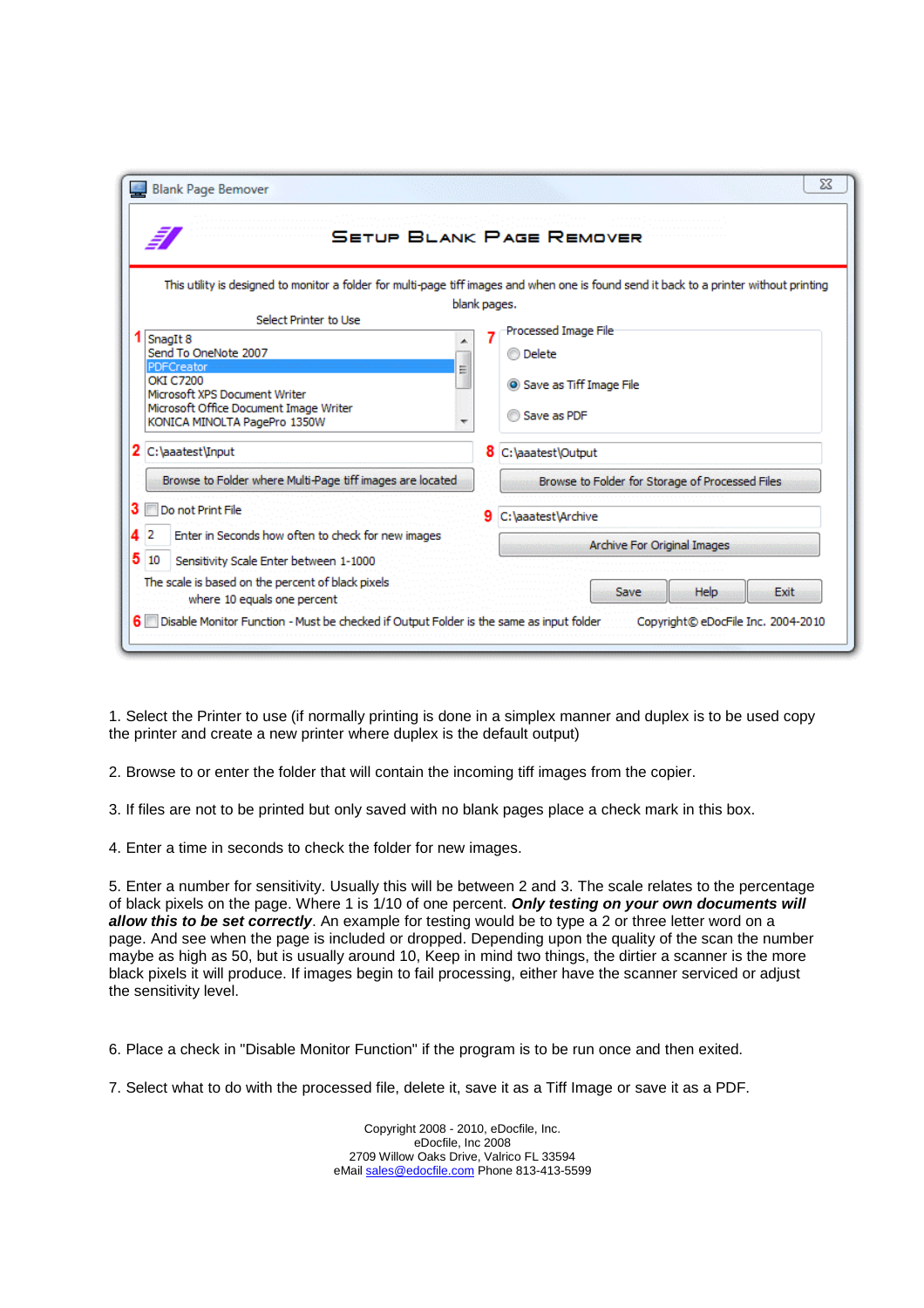- 8. Optional If saving the processed file enter a folder to save it in. See step seven above
- 9. Optional Enter a folder to save a copy of the original file (the file before it had the pages removed.)

Click on Save

| Main Menu   | $\Sigma$                           |
|-------------|------------------------------------|
|             | <b>BLANK PAGE REMOVER</b>          |
|             | Main Menu                          |
| Run Program | Setup                              |
| Help        | Manual                             |
|             | Exit                               |
|             | Copyright© eDocFile Inc. 2004-2010 |
|             |                                    |

Click on Run Program to Start the Program and a flashing Icon will appear in the Sys Tray.

To Stop the program click on "Shut Down"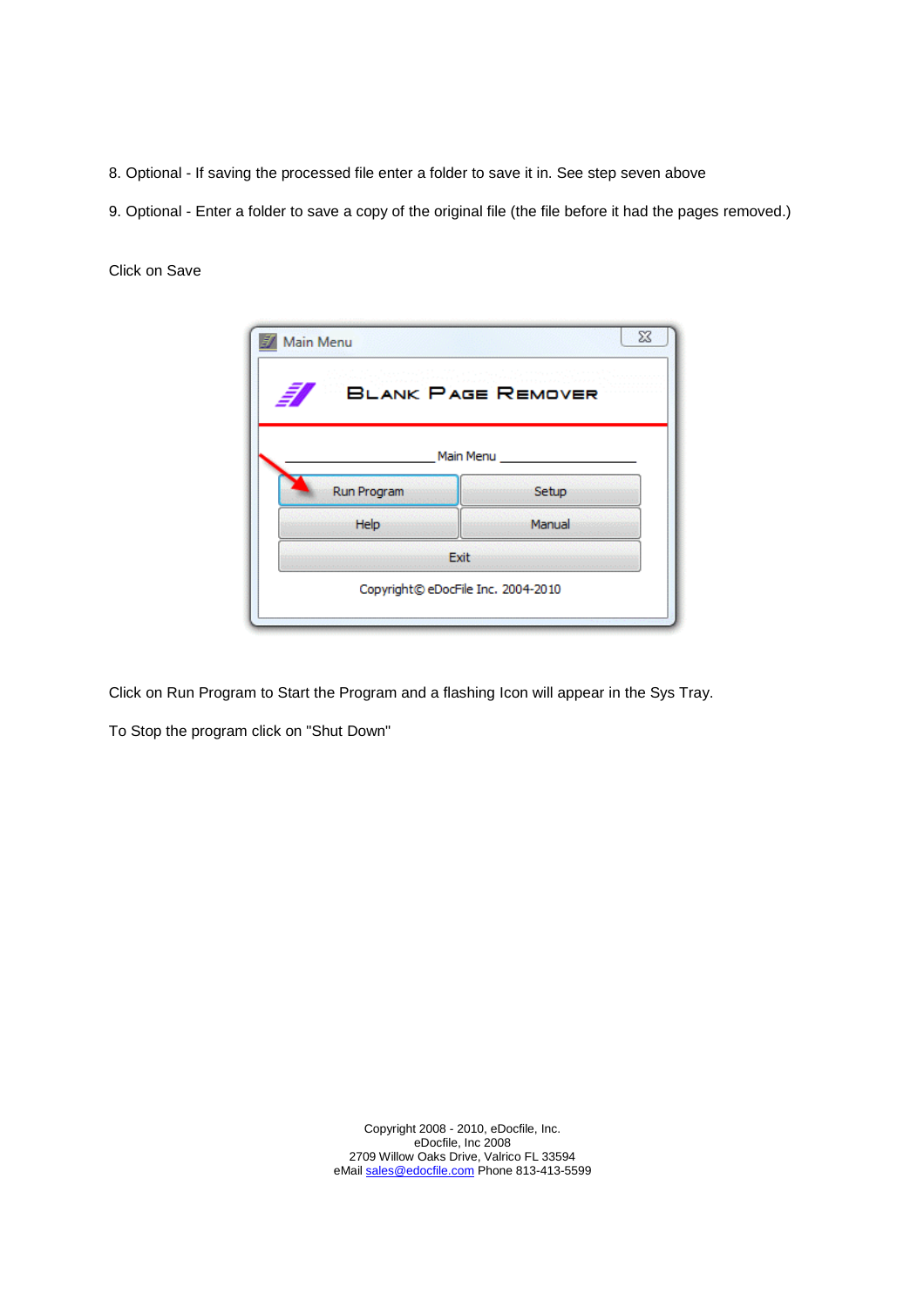| <b>BLANK PAGE REMOVER</b> |           |  |
|---------------------------|-----------|--|
|                           | Main Menu |  |
| <b>Shut Down</b>          | Setup     |  |
| Help                      | Manual    |  |
|                           | Exit      |  |

Using the program:

Scan files to the input folder or copy them into the folder.

#### **Loading the program for All Users**

#### Warnings:

The Trial version cannot be loaded as a service as it prompts the user to continue after each five files. The prompt will not display when run as a service. Instead the program will just stop leading the user to believe that it has failed.

If running the program as a service the Main Menu should not be opened or the settings changed.

To run it as a service begin by entering the desired settings in "Setup" and save them upon exiting. To change the settings later it must be removed from loading as a Service.

Although not an actual service the program can be loaded as one by running it from the command line. The command line to activate the program is "C:\Program Files\eDocfile\Blank Page Remover\blankpageremover.exe". To make it easier to load the program as a service when the program was installed there was a folder created called "C:\Program Files\eDocfile\Blank Page Remover\Services". In this folder there is a program called "Launcher Service for Windows 2000/XP" which also has worked correctly with Vista and Windows Seven. The license agreement should be read and agreed to before using this program. The file "Readme.txt" contains instruction on how to run the program. To simplify the process, browse to "C:\Program Files\eDocfile\Blank Page Remover\Services\Install Service.bat" and run it to load the program as a service and "C:\Program Files\eDocfile\Blank Page Remover\Services\Uninstall Service.bat" to remove it from starting as a service.

If running it as a service it maybe wise to remove the shortcuts to the Main Menu to stop users from attempting to change the settings.